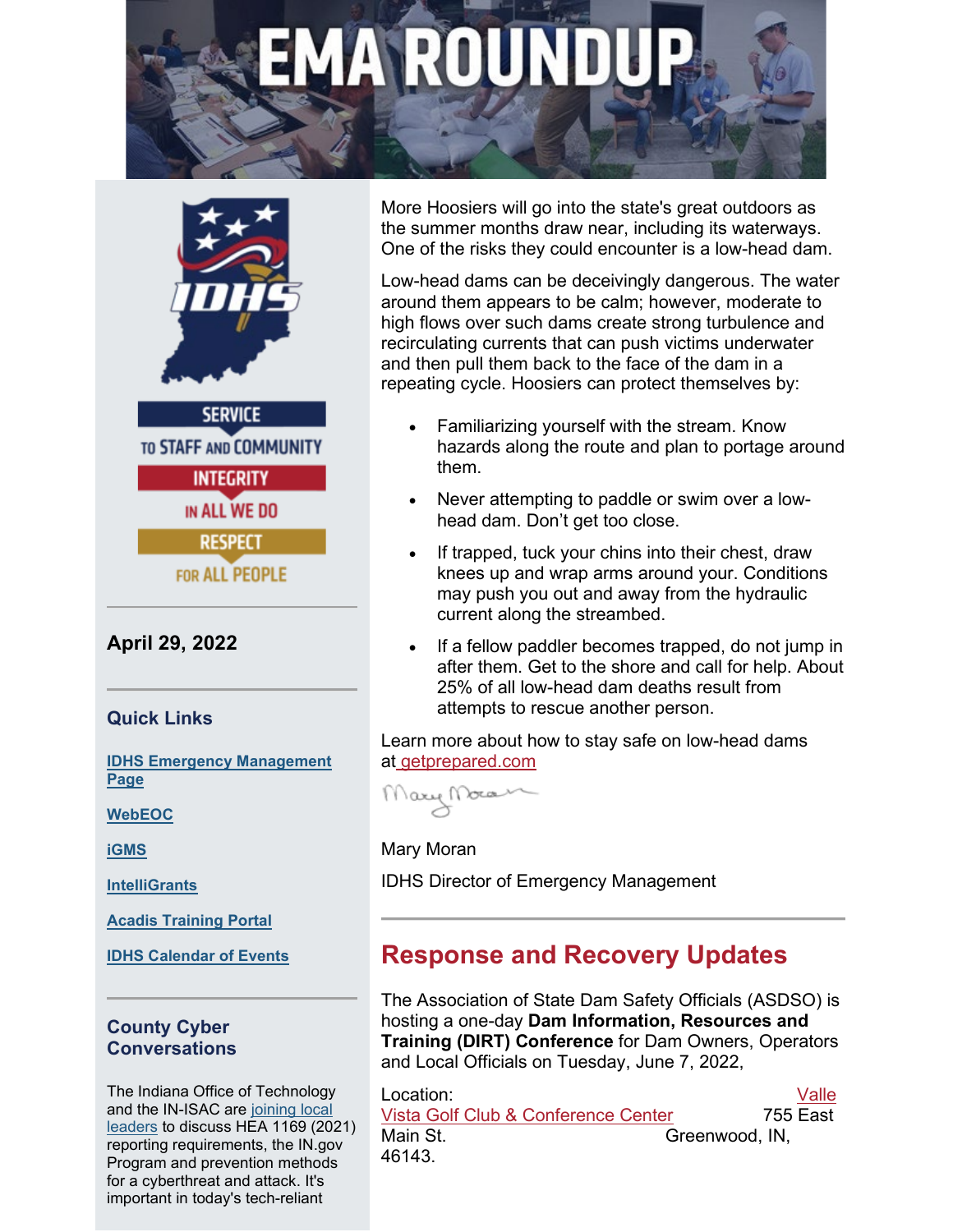world to share information with each other before people fall victim to the newest cyberattacks.

The next discussion will be held in **Kosciusko county.**

- 8:30 a.m. 10:30 a.m.
- May 6, 2022
- Kosciusko County Justice Building 121 N Lake St Warsaw, IN 46580

For any questions contact [thollenbeck@iot.in.gov.](mailto:thollenbeck@iot.in.gov)



[Read the April issue of the Hoosier](https://www.in.gov/dhs/2397.htm?utm_medium=email&utm_source=govdelivery)  **[Responder](https://www.in.gov/dhs/2397.htm?utm_medium=email&utm_source=govdelivery)** 

## **FEMA Updates**

FEMA is offering exercise assistance through the National Exercise Program.

If you are interested in learning more, there will be one-hour webinars hosted by FEMA's National Exercise Division. The webinars will cover the following topics:

- Process for requesting exercise support;
- Benefits of submitting an exercise to the NEP; and
- Approved 2022-2023 Principals' Strategic Priorities (PSP).

This multi-speaker conference was created to bring dam owners/operators together with members of the professional dam safety community and various supporting professions. [Register Online Now](https://protect2.fireeye.com/v1/url?k=31323334-50bba2bf-31367a34-4544474f5631-a55101c62ae8115d&q=1&e=b49b5fc0-d25c-4c45-b1ae-16d060e53523&u=https%3A%2F%2Fportal.damsafety.org%2Fevents%2Fevent-registration%2F%3Fid%3Dba8d1e6b-3fb4-ec11-826d-0003fff82133%26utm_medium%3Demail%26utm_source%3Dgovdelivery) or [Download](https://protect2.fireeye.com/v1/url?k=31323334-50bba2bf-31367a34-4544474f5631-f8ace5623608ffcf&q=1&e=b49b5fc0-d25c-4c45-b1ae-16d060e53523&u=https%3A%2F%2Fwww.damsafety.org%2Fcontent%2Fdirt-registration-form%3Futm_medium%3Demail%26utm_source%3Dgovdelivery)  [the Registration Form](https://protect2.fireeye.com/v1/url?k=31323334-50bba2bf-31367a34-4544474f5631-f8ace5623608ffcf&q=1&e=b49b5fc0-d25c-4c45-b1ae-16d060e53523&u=https%3A%2F%2Fwww.damsafety.org%2Fcontent%2Fdirt-registration-form%3Futm_medium%3Demail%26utm_source%3Dgovdelivery) and return it to ASDSO.

IDHS Public Assistance Program is hosting FEMA instructors to provide Public Assistance Program training.

#### Course: **L0202 Debris Management Planning for State, Tribal, Territorial and Local Officials**

Date: May 24-26, 2022

Location: MADE Center 1610 Reeves Rd. Plainfield, IN 46168



**IDHS RACES AUXCOMM W9SEM** is hosting an HF and testing and training Net for the counties on Saturday, May 7, 2022.

At 8:15 a.m. on 3.920 +/-5 Hz on LSB on N & S antenna

At 8:30 on 3.920 +/-5 Hz on LSB on E & W antenna

This net will be done on a roll call format.

If your county would like to participate [Registration is](https://lnks.gd/l/eyJhbGciOiJIUzI1NiJ9.eyJidWxsZXRpbl9saW5rX2lkIjoxMTQsInVyaSI6ImJwMjpjbGljayIsImJ1bGxldGluX2lkIjoiMjAyMjAzMjUuNTU0NTQ2NzEiLCJ1cmwiOiJodHRwczovL2Zvcm1zLm9mZmljZS5jb20vUGFnZXMvUmVzcG9uc2VQYWdlLmFzcHg_aWQ9dXItWklRbWtFMC13eEJpMFdUUFlqVTI2M3pncmZCUkRoLWZ3RTlwZl91SlVRemxYVXpKUE9FaElWazg0TmpBNU4wUlhOVnBKUVU1WVNDNHUmdXRtX21lZGl1bT1lbWFpbCZ1dG1fc291cmNlPWdvdmRlbGl2ZXJ5In0.oFopKf_yMo1IiPmX1wvYWmt6BBYd1QH9TTYxo9wTYBY/s/823877603/br/128665478583-l?utm_medium=email&utm_source=govdelivery)  [required.](https://lnks.gd/l/eyJhbGciOiJIUzI1NiJ9.eyJidWxsZXRpbl9saW5rX2lkIjoxMTQsInVyaSI6ImJwMjpjbGljayIsImJ1bGxldGluX2lkIjoiMjAyMjAzMjUuNTU0NTQ2NzEiLCJ1cmwiOiJodHRwczovL2Zvcm1zLm9mZmljZS5jb20vUGFnZXMvUmVzcG9uc2VQYWdlLmFzcHg_aWQ9dXItWklRbWtFMC13eEJpMFdUUFlqVTI2M3pncmZCUkRoLWZ3RTlwZl91SlVRemxYVXpKUE9FaElWazg0TmpBNU4wUlhOVnBKUVU1WVNDNHUmdXRtX21lZGl1bT1lbWFpbCZ1dG1fc291cmNlPWdvdmRlbGl2ZXJ5In0.oFopKf_yMo1IiPmX1wvYWmt6BBYd1QH9TTYxo9wTYBY/s/823877603/br/128665478583-l?utm_medium=email&utm_source=govdelivery) by May 5, 2022.

#### **Integrated Public Safety Commission (IPSC) "Third Thursday"**

The Integrated Public Safety Commission (IPSC) Executive Director, Kelly Dignin, hosts an open-door meeting on the third Thursday of every month. Primarily, this is attended by county EMA directors and other local response organizations. However, they also have some people from the private sector, like AT&T. These meetings are valuable to hear what advancements are being made. If you have time, IDHS encourages you to attend.

- **Microsoft Teams** meeting link [available.](https://protect2.fireeye.com/v1/url?k=31323334-50bba2bf-31367a34-4544474f5631-139413c56841289d&q=1&e=b49b5fc0-d25c-4c45-b1ae-16d060e53523&u=https%3A%2F%2Fteams.microsoft.com%2Fl%2Fmeetup-join%2F19%253ameeting_ODY5NDc1NWMtNTVhNC00NDc2LWEzMWUtNTU5YmY2MTYzMmUx%2540thread.v2%2F0%3Fcontext%3D%257B%2522Tid%2522%253A%25222199bfba-a409-4f13-b0c4-18b45933d88d%2522%252C%2522Oid%2522%253A%2522b7431152-14c3-4868-9dbe-071fd303d17f%2522%257D%26utm_medium%3Demail%26utm_source%3Dgovdelivery)
- **Join with a video conferencing device:** [indiana@m.webex.com](mailto:indiana@m.webex.com) Video Conference ID: 116 219 784 2
- **Call in (audio only)** [+1 317-552-1674,](tel:+13175521674,,187038914#%20) United States, Indianapolis. Phone Conference ID: 187 038 914#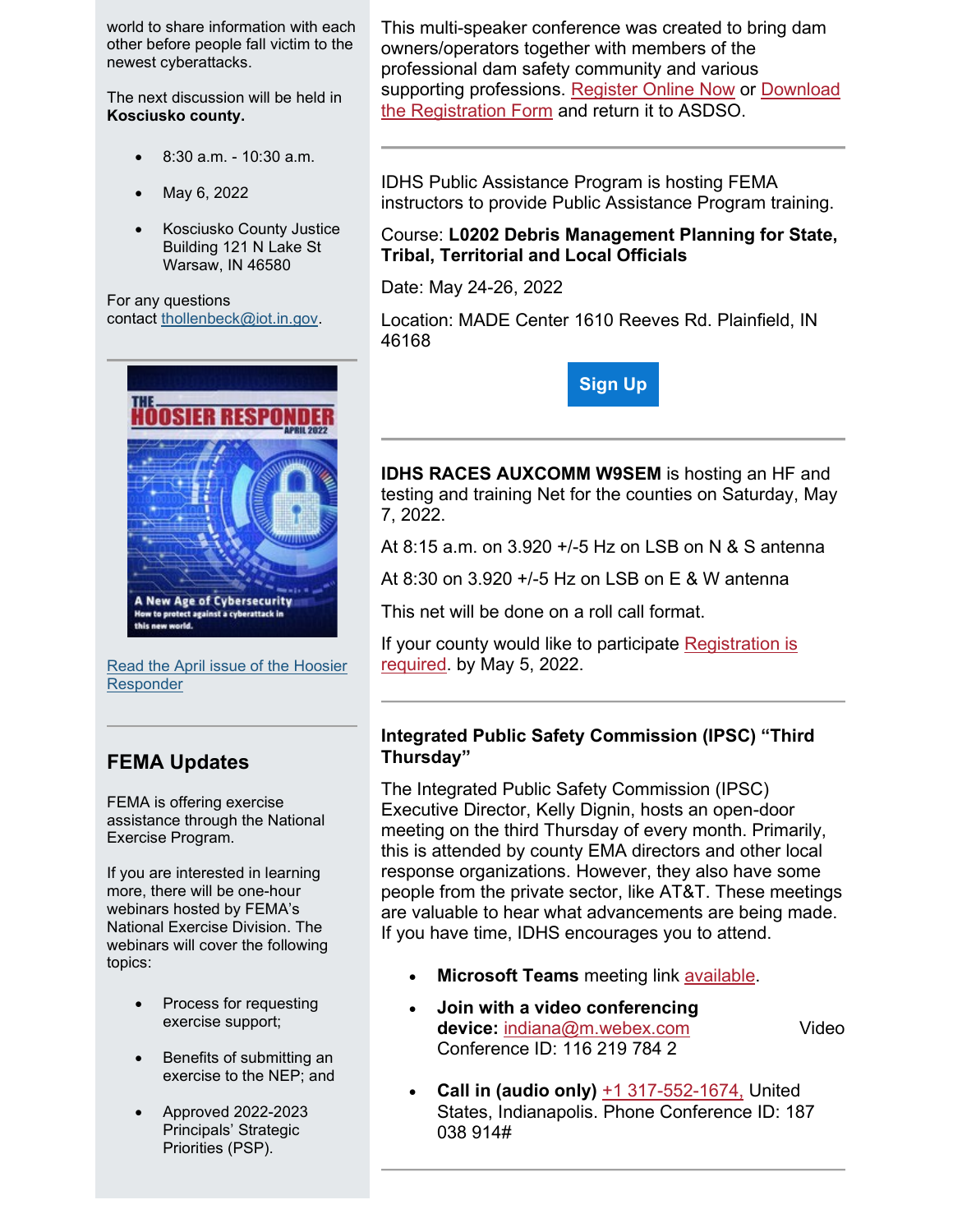To register for the webinars, visit the [NEP webinar](https://lnks.gd/l/eyJhbGciOiJIUzI1NiJ9.eyJidWxsZXRpbl9saW5rX2lkIjoxMDEsInVyaSI6ImJwMjpjbGljayIsImJ1bGxldGluX2lkIjoiMjAyMjAyMTUuNTM0NTk2OTEiLCJ1cmwiOiJodHRwczovL2ZlbWEuY29ubmVjdHNvbHV0aW9ucy5jb20vYWRtaW4vc2hvdy1ldmVudC1jYXRhbG9nP2ZvbGRlci1pZD0xNzQ1NTY0MTEifQ.B30rMSn0mSv-1wEwKIDI6XkSOJWOtxhXDphbq90OitI/s/1052943618/br/126660129283-l?utm_medium=email&utm_source=govdelivery) page.

FEMA has scheduled listening sessions about the upcoming revised edition of the National Disaster Recovery Framework (NDRF), which will be conducted via Zoom to ensure our partners have an opportunity to provide input for the 3rd Edition NDRF

- [May 3, 1 p.m. EDT:](https://www.eventbrite.com/e/323311201507?utm_medium=email&utm_source=govdelivery)
- [May 19, 3 p.m. EDT:](https://www.eventbrite.com/e/323340609467?utm_medium=email&utm_source=govdelivery)

**[Read More](https://protect2.fireeye.com/v1/url?k=31323334-50bba2bf-31367a34-4544474f5631-fa0870036ca0b3c2&q=1&e=b49b5fc0-d25c-4c45-b1ae-16d060e53523&u=https%3A%2F%2Fcontent.govdelivery.com%2Fattachments%2FINDHS%2F2022%2F04%2F29%2Ffile_attachments%2F2145248%2FFEMA%2520Advisory%2520NDRF%2520listening%2520sessions_2022.04.20.pdf)**

On **July 1, 2022** two things will go into effect:

- **RPA deadline**. Any RPAs (Request for Public Assistance) forms will not be accepted. This form is only for those who have yet to be declared an eligible applicant by FEMA and are not actively submitting projects into the Grant Portal.
- **The 100% Federal Cost Share** will end on July 1, 2022. The cost share will then switch to a 90/10. FEMA will reimburse 90% of all PA eligible project costs and the applicant will be responsible for 10% of those costs.

#### **IDHS/IDEM collecting PFAS foam from Indiana fire agencies**

The Indiana Department of Homeland Security (IDHS) and the Indiana Department of Environmental Management (IDEM) has launched a program to collect Per- and Polyfluoroalkyl (PFAS) foam from Indiana fire agencies.

The State will remove and properly dispose of PFAS material from any agency that requests it. **This is a** 

## **Exercise Updates**

- Jason Chapman's last day as the North Exercise Program is Friday, April 29, 2022. Until the vacancy is filled, IDHS Districts 1 and 2 may contact Elaina Derrer Aprea at [EDerrer@dhs.IN.gov](mailto:EDerrer@dhs.IN.gov) 317-617-6940 for exercise related inquiries. IDHS Districts 3 and 4 may contact Casey Fizer at [CFizer@dhs.IN.gov](mailto:CFizer@dhs.IN.gov) 317-415-7059.
- Register [here](https://app.smartsheet.com/b/form/caf148ee83354fff83341dbcadf7872a?utm_medium=email&utm_source=govdelivery) for the virtual **2022 Integrated Preparedness Planning Workshop** (IPPW) being held on May 13, 2022
- The Exercise Section has updated the IDHS Exercise Guide to account for the new HSEEPcompliant/ consistent language. In the resources section, you will find the addition of two documents labeled "Indiana HSEEP Compliance 2020-2022" and "HSEEP Compliance for Federal Grant-Funded Exercises Policy." The 2020-2022 document explains the differences of exercise requirements for LEPC and non-LEPC exercises for years 2020-2022.

**[Read Here](https://www.in.gov/dhs/files/IDHS-Exercise-Guide.pdf?utm_medium=email&utm_source=govdelivery)**

# **Grants Updates**

#### **[The FFY 2022 Nonprofit Security Grant](https://protect2.fireeye.com/v1/url?k=31323334-50bba2bf-31367a34-4544474f5631-5eae6b7366429052&q=1&e=b49b5fc0-d25c-4c45-b1ae-16d060e53523&u=https%3A%2F%2Fcontent.govdelivery.com%2Fattachments%2FINDHS%2F2022%2F04%2F28%2Ffile_attachments%2F2143933%2FFFY%25202022%2520Nonprofit%2520Security%2520Grant%2520Program.docx)  [Program](https://protect2.fireeye.com/v1/url?k=31323334-50bba2bf-31367a34-4544474f5631-5eae6b7366429052&q=1&e=b49b5fc0-d25c-4c45-b1ae-16d060e53523&u=https%3A%2F%2Fcontent.govdelivery.com%2Fattachments%2FINDHS%2F2022%2F04%2F28%2Ffile_attachments%2F2143933%2FFFY%25202022%2520Nonprofit%2520Security%2520Grant%2520Program.docx)** and **[FFY 2022 State Homeland Security](https://protect2.fireeye.com/v1/url?k=31323334-50bba2bf-31367a34-4544474f5631-42d7819c7cd919e4&q=1&e=b49b5fc0-d25c-4c45-b1ae-16d060e53523&u=https%3A%2F%2Fcontent.govdelivery.com%2Fattachments%2FINDHS%2F2022%2F04%2F28%2Ffile_attachments%2F2143949%2FFFY%25202022%2520State%2520Homeland%2520Security%2520Program%2520Application.docx)**

**[Program grant](https://protect2.fireeye.com/v1/url?k=31323334-50bba2bf-31367a34-4544474f5631-42d7819c7cd919e4&q=1&e=b49b5fc0-d25c-4c45-b1ae-16d060e53523&u=https%3A%2F%2Fcontent.govdelivery.com%2Fattachments%2FINDHS%2F2022%2F04%2F28%2Ffile_attachments%2F2143949%2FFFY%25202022%2520State%2520Homeland%2520Security%2520Program%2520Application.docx)** will open soon. The latest information from FEMA indicates the federal Notice of Funding Opportunity will be released **mid-May**. IDHS is anticipating the window for applications to be very short, as Indiana expects a limited timeframe to submit the state application.

IDHS recommends signing up for [grant updates](https://www.in.gov/dhs/grants-management/grants-management/nonprofit-security-grant-program/?utm_medium=email&utm_source=govdelivery) to be notified when IDHS announces Indiana's due date and puts all of the 2022 information on the website.

[Last year's application a](https://www.in.gov/dhs/grants-management/grants-management/nonprofit-security-grant-program/?utm_medium=email&utm_source=govdelivery)nd information is still on the IDHS website and can provide guidance on the application process and forms that will be required.

All questions should be submitted through a Grants [Support Ticket.](https://www.in.gov/dhs/grants-management/grants-management/?utm_medium=email&utm_source=govdelivery#supportTicket-label.) 

Over the last few months, the IDHS federal grants team has undergone structural changes. As a result, the Emergency Management Performance Grant (EMPG), State Homeland Security Program (SHSP), and Hazardous Materials Emergency Preparedness Grant